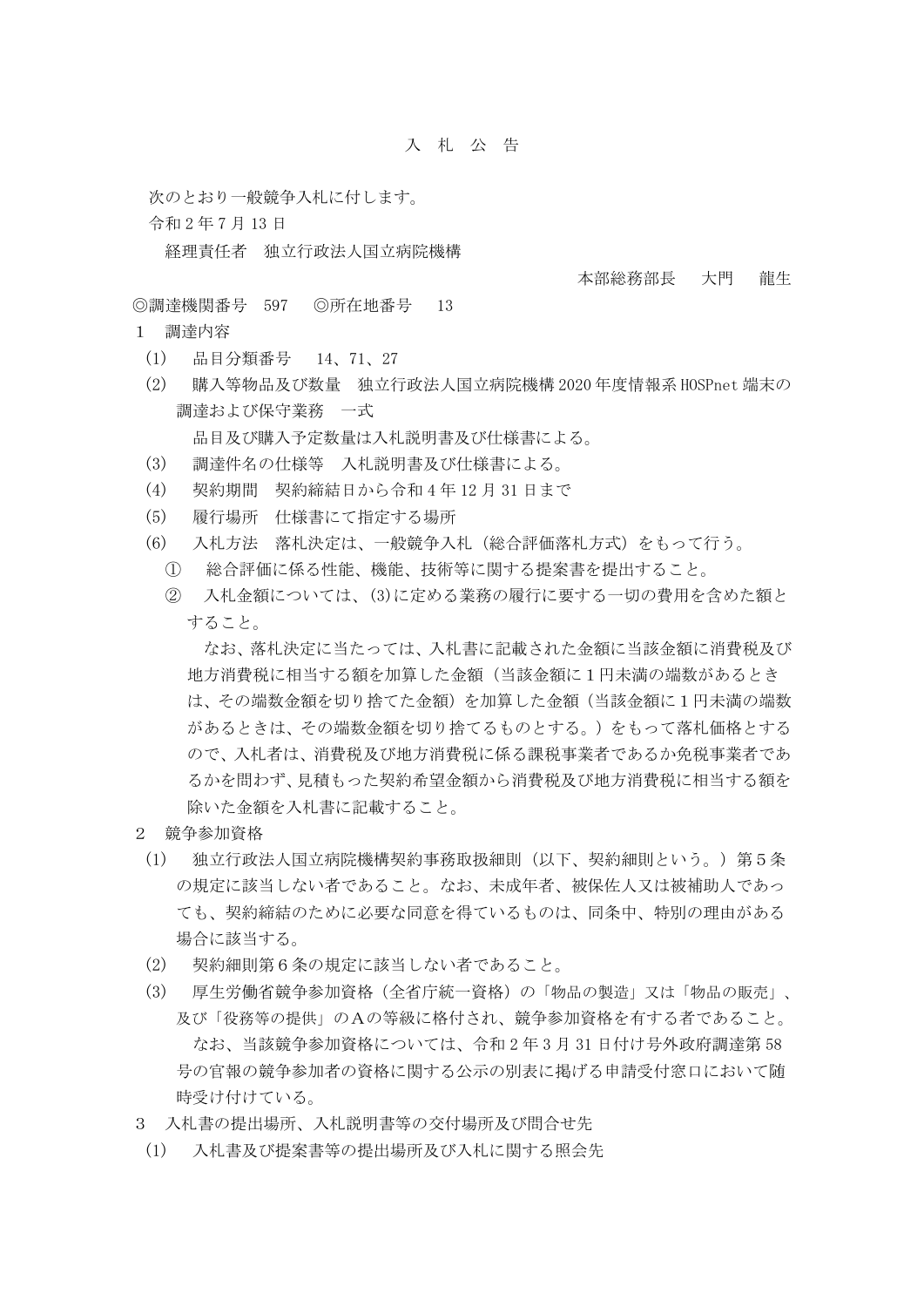〒152-8621 東京都目黒区東が丘2丁目5番21号

独立行政法人国立病院機構本部 情報システム統括部 IT 企画課 情報企画係 電話 03-5712-5130

- (2) 仕様書に関する照会先 〒152-8621 東京都目黒区東が丘2丁目5番21号 独立行政法人国立病院機構本部 情報システム統括部 IT 企画課 情報企画係 電話 03-5712-5130
- (3) 入札説明会の日時及び場所 令和 2 年 7 月 31 日(金)14 時 00 分 本部 2 階大会 議室
- (4) 入札書の受領期限 令和 2 年 9 月 1 日(火)15 時 00 分
- (5) 開札の日時及び場所 令和 2 年 9 月 7 日(月)15 時 00 分 本部 3 階会議室 32 4 その他
	- (1) 契約手続において使用する言語及び通貨 日本語及び日本国通貨
	- (2) 入札保証金及び契約保証金 免除
	- (3) 入札者に要求される事項 この一般競争に参加を希望する者は、封印した入札書 に本公告に示した物品を納入できることを証明する書類を添付して入札書の受領期 限までに提出しなければならない。入札者は、開札日の前日までの間において、経 理責任者から当該書類に関し説明を求められた場合は、それに応じなければならな い。
	- (4) 入札の無効 本公告に示した競争参加資格のない者の提出した入札書、入札者に 求められる義務を履行しなかった者の提出した入札書は無効とする。
	- (5) 契約書作成の要否 要
	- (6) 落札者の決定方法 本公告に示した物品を納入できると経理責任者が判断した資 料を添付して入札書を提出した入札者であって、契約細則第 21 条の規定に基づいて 作成された予定価格の制限の範囲内で、入札説明書で指定する要求要件のうち必須 とされた項目を全て満たしている提案をした者の中から、経理責任者が入札説明書 で定める総合評価の方法をもって落札者を決定する。
- (7) 詳細は入札説明書による。
- 5 Summary
- (1) Official in charge of disbursement of the procuring entity: Tatsuo Daimon, Director, Department of General Affairs, National Hospital Organization Headquarters
- (2) Classification of the services to be procured : 14,71,27
- (3) Nature and quantity of the services to be required : Personal computer procurement and maintenance work in the National Hospital Organization General Information Network System 1 set
- (4) Fulfillment period : From Contract date to December 31, 2022
- (5) Fulfillment place : The place specified by the official in charge of disbursement of the procuring entity